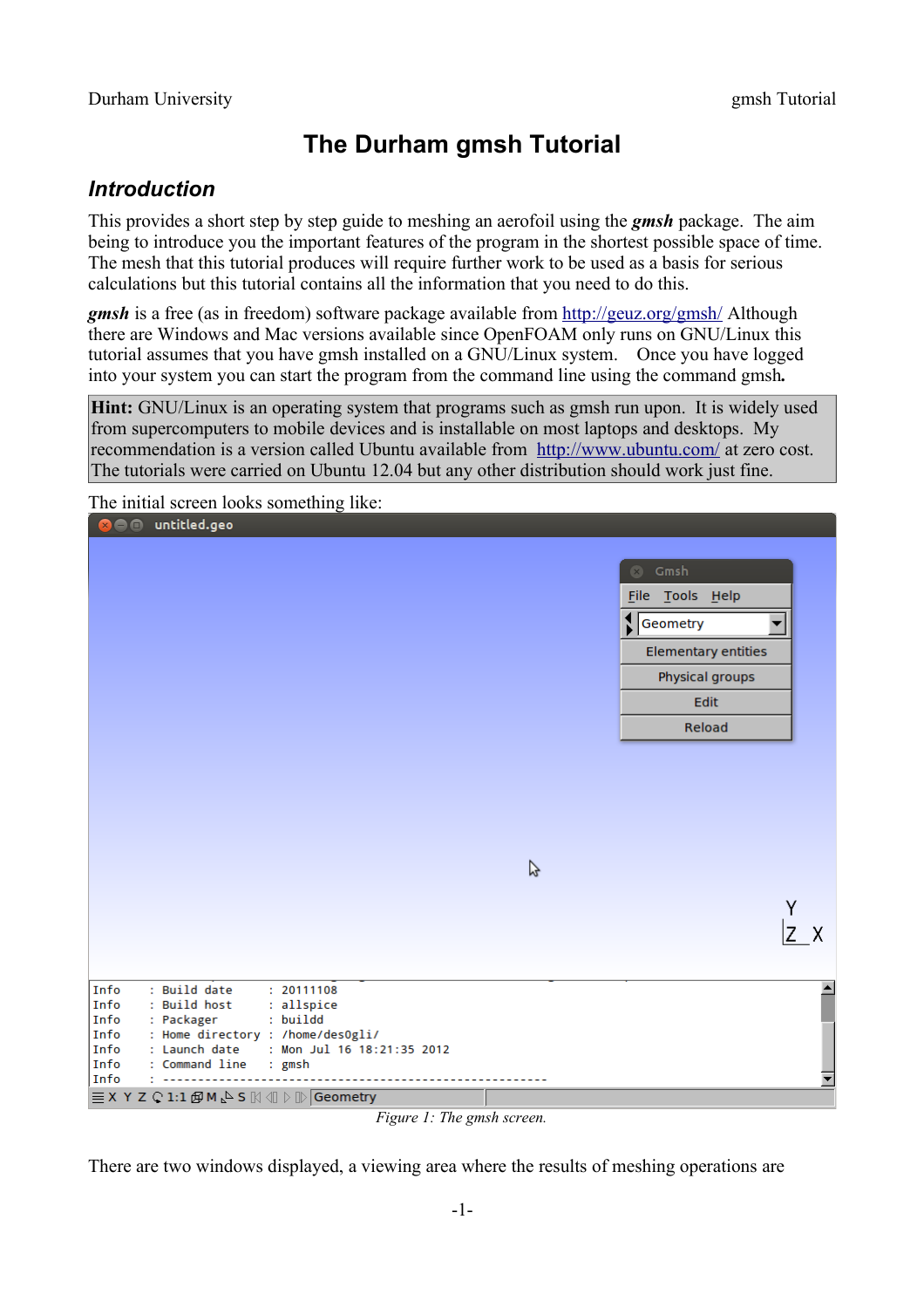displayed and a window containing menus for operating the program. In practice it is often easer to edit the gmsh file directly (it is just plain text) and this is what we will do in this tutorial for a number of steps.

**Hint:** A good text editor to use is called *gedit* and in an Ubuntu 12.04 installation as the default text editor. The gmsh interface has a reload button which instantly updates the screen with your edits.

## *Importing the Geometry*

- Obtain the NACA5012 coordinates file (this should be on the same page/folder where you obtained this document)
- $\bullet$  This gives you a set of coordinates for the aerofoil we can input these into gmsh one by one, but that is a little time consuming. Currently there is no way of importing a point cloud into gmsh and drawing a line through it so we need to do this ourselves.
- $\bullet$  The data file consists of x,y and z coordinates for each point that defines the aerofoil. There is one line per point and the points are tab separated so the file looks like:

| 0.99591 | 0.00228 | 0.00000 |
|---------|---------|---------|
| 0.98332 | 0.00530 | 0.00000 |

• We need to convert this to the gmsh format for point again is one point per line and looks something like:

```
Point(1000) = { 0.99975300, 0.00129500, 0.00000000, 0.01};
```
The fourth number is a characteristic length which controls some details of the meshing.

- There are a number of ways of getting these points in the *gmsh* format, you could write a script in Python or MATLAB or use a spreadsheet with the concatenate function to create an appropriate block of text. An example script in python is provided for download with this document.
- To convert the points to gmsh format, download the dat2gmsh.py file and the naca5012xyz.dat files and copy these files into your working directory.
- Open the terminal and then in the working directory type:

python dat2gmsh.py naca5012xyz.dat

● The script then converts the points in the naca5012xyz.dat file into a *gmsh* set of points and then put a spline through them. The output looks something like [Figure 2,](#page-2-0) to obtain something like this figure run the command:

gmsh naca5012xyz.dat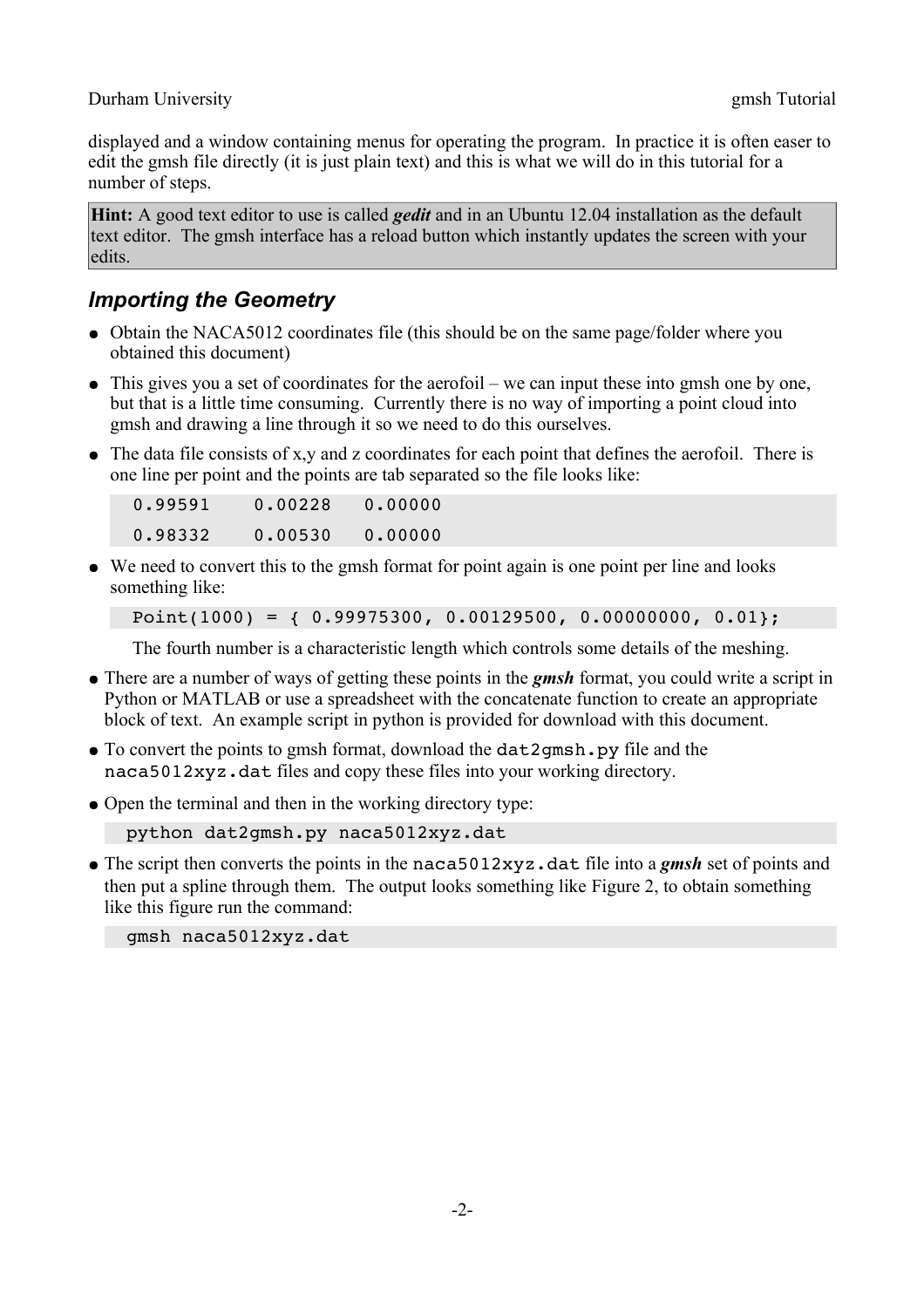#### Durham University gmsh Tutorial



<span id="page-2-0"></span>*Figure 2: Points Converted to gmsh format*

● If you zoom in closely at the trailing edge you will note that the aerofoil has an open trailing edge. This is simply a consequence of how the points are arranged in the input file. What needs to be done next is to edit the *gmsh* text file so a trailing edge is added. A commented *gmsh* file called naca5012 step1.geo is provided with this download. This adds an additional point and then puts a spline through the complete set of points.

**Hint:** A second way to get this geometry is to use the graphical user interface. Generate an additional point (Geometry  $\rightarrow$  Elementary entities  $\rightarrow$  Add  $\rightarrow$  New  $\rightarrow$  Point) and connecting the points with a B-spline (Geometry → Elementary entities → Add → New → B Spline) *gmsh* will then automatically change the .geo file when you hit save.

### *Setting up the Boundaries*

There are a number of strategies that can be used to mesh aerofoils, for example a "C" mesh can be used or a circular mesh. Here we simply place the aerofoil in a large box. The aerofoil coordinates have a unit length for chord and to make the calculation simple, we put in four points four axial chord lengths above and below the aerofoil and five axial chord lengths forward and back.

• To do this you then need to add various points to the geo file, such as:

Point(1100) =  $\{5, 4, 0, 0.1\}$ ;

• The points, then need to made into lines: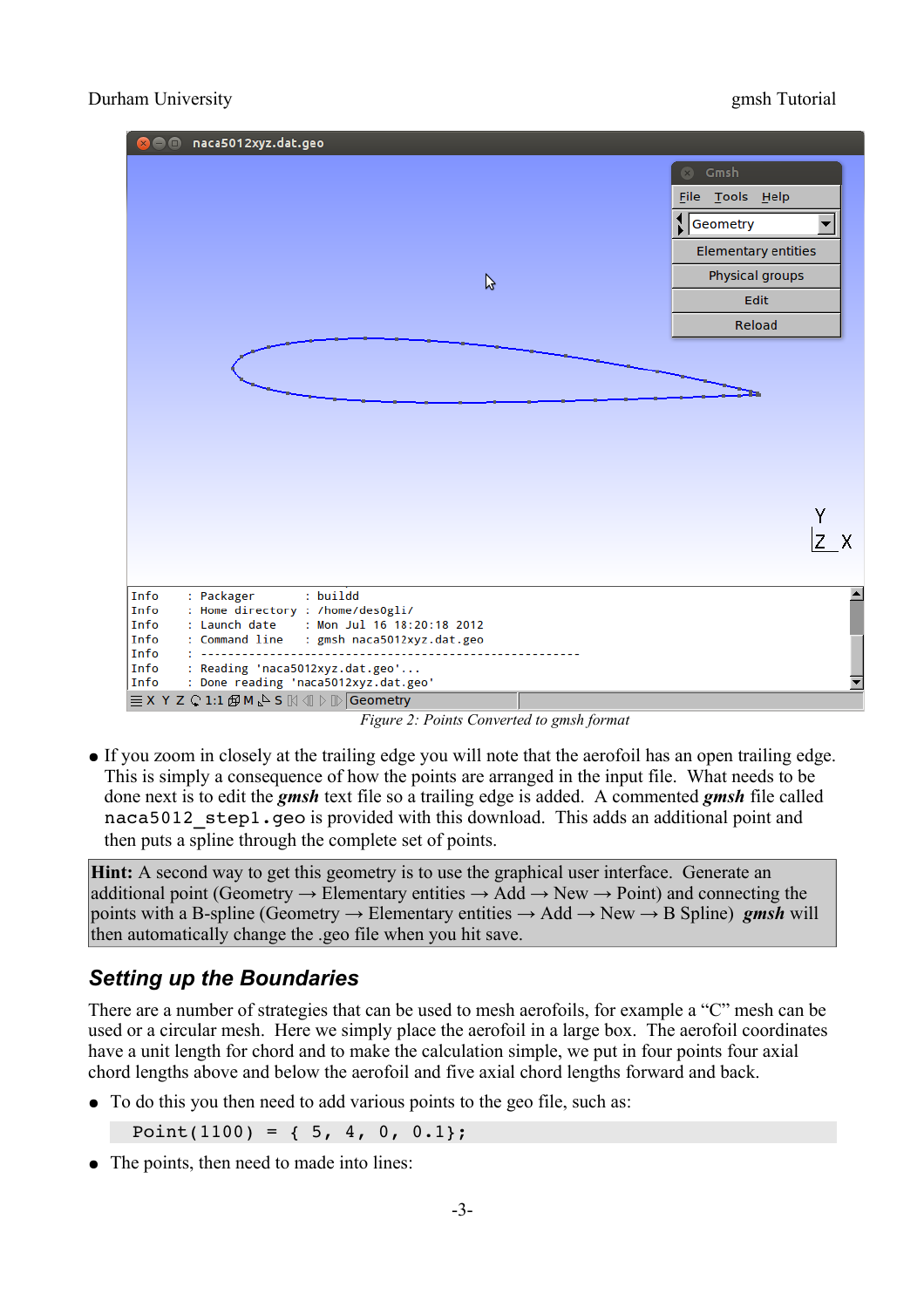Durham University gmsh Tutorial

 $Line(1) = \{1100, 1101\};$ 

● Creating a surface in *gmsh* is quite straightforward – even if the surface has holes in it. We need to inform *gmsh* that the lines represent boundaries using the Line Loop command. Then the surface is created using the Plan Surface command.

Line Loop  $(1) = \{1, 2, 3, 4\}$ ; and Plane Surface(1) =  $\{1, 2\}$ ;

• A full [e](#page-3-0)xample is found in naca5012 step2.geo the result of which should look like [Figure 3](#page-3-0) below. Only a selection of the edits made are detailed above – full details are in the file.



<span id="page-3-0"></span>*Figure 3: The Geometry Fully Defined*

## *Extruding into 3D and Labelling the Surfaces*

We intend to use this mesh with the OpenFOAM solver which requires three dimensional elements even if the mesh is 2D. We use an Extrude command to extrude the surface into a volume and then a couple of commands to ensure that the mesh will only be one element thick.

```
Extrude {0, 0, 1} { 
Surface{1};
   Layers{1}; 
   Recombine; 
}
```
In order to use the various faces in OpenFOAM later we need to highlight them as Physical Surfaces and give them a name. The choice of names is important as these will be used when we run OpenFOAM. The various edges are given names as follows: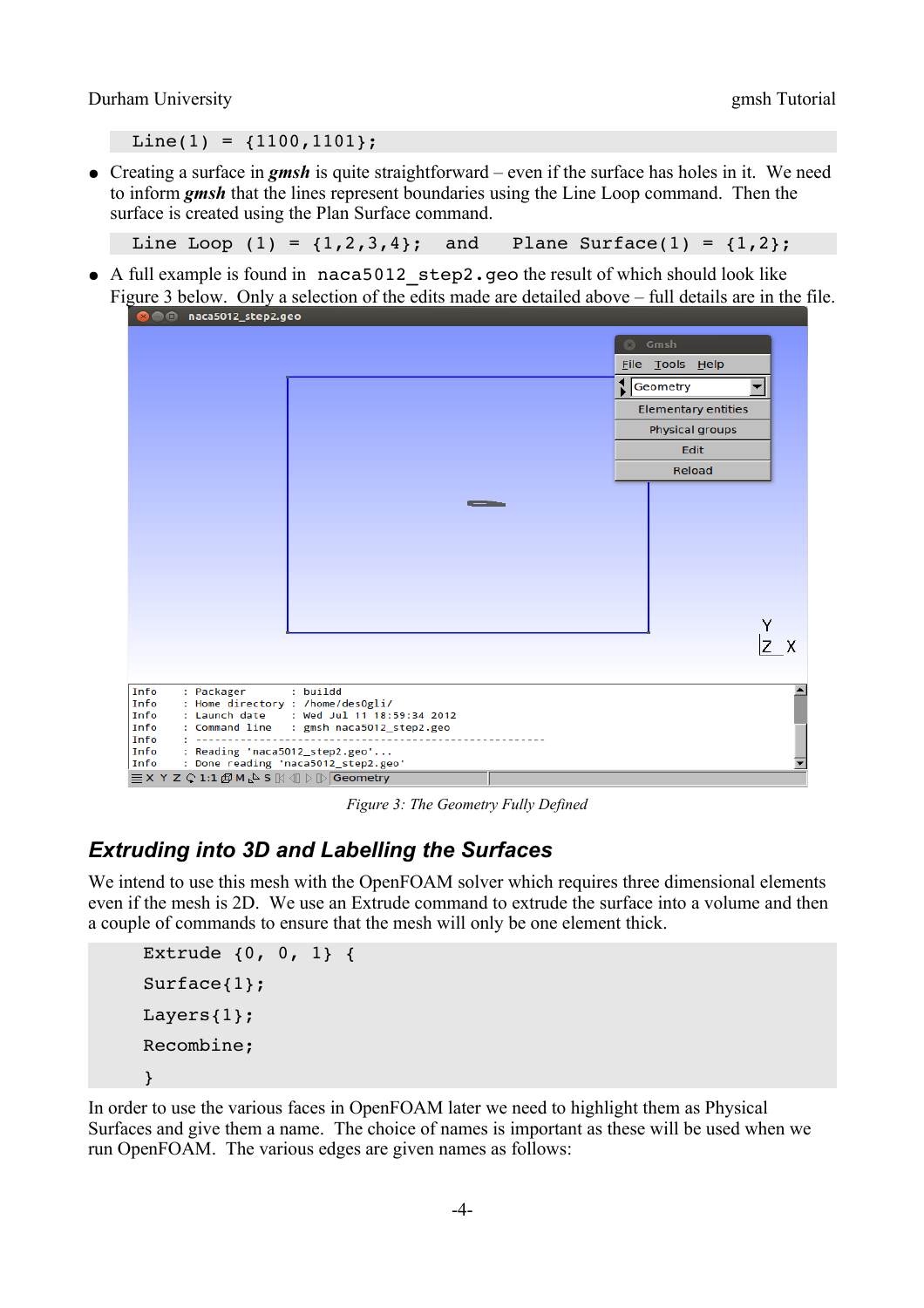```
Physical Surface("back") = {1027};
Physical Surface("front") = \{1\};
Physical Surface("top") = {1022};
Physical Surface("exit") = {1010};
Physical Surface("bottom") = {1014}; 
Physical Surface("inlet") = {1018}; 
Physical Surface("aerofoil") = {1026};
```
Finding the number associated with a particular surface is a bit of a pain. The menu commands Physical Groups  $\rightarrow$  Add  $\rightarrow$  Surface will add the surfaces to the file in question but then you need to add the names manually afterwards. A similar process is required for the Volume:

Physical Volume("internal") =  $\{1\}$ ;

This doesn't introduce any changes in the graphical interface but these steps are important for later. The additional changes can be seen in naca5012 step3.geo

## *Meshing the aerofoil*

This is really straightforward just press "3" (to mesh in 3D) and *gmsh* will work its magic....

**Hint:** This tutorial just touches the surface of what you can do with gmsh, vast amounts of information about the program can be found online:

<http://geuz.org/gmsh/>

A lot of the steps in this tutorial follow on from "aeroslacker" on CFD-Online:

[http://openfoamwiki.net/index.php/2D\\_Mesh\\_Tutorial\\_using\\_GMSH](http://openfoamwiki.net/index.php/2D_Mesh_Tutorial_using_GMSH)